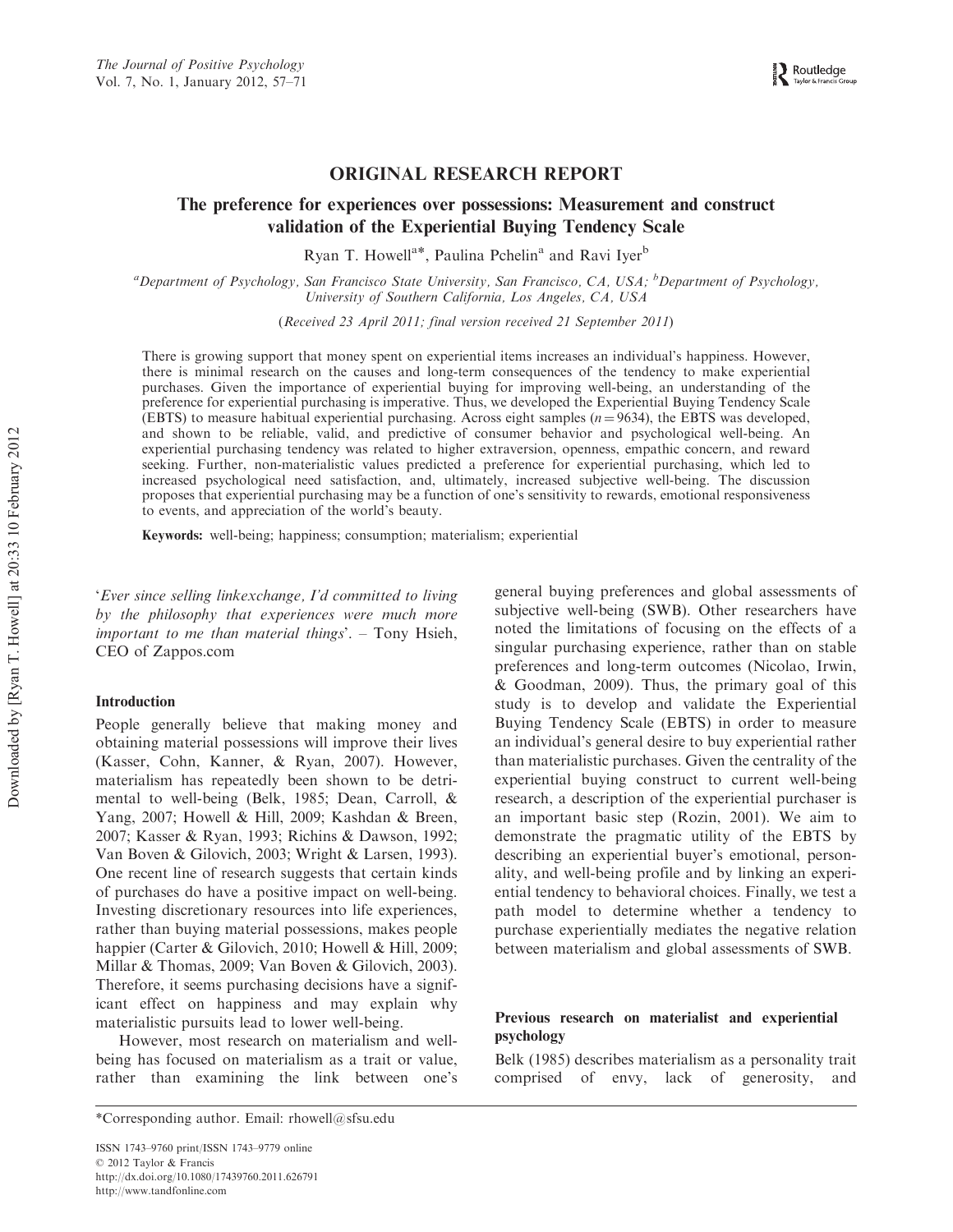possessiveness, with materialists valuing financial security over other life goals. Materialism has also been conceptualized as a cultural value, in which people focus on the satisfaction of lower level needs, such as physical safety, over higher-level needs, such as selfactualization (Inglehart, 1981). In addition, materialism has been defined as a central organizing value that leads to three orientations: (a) the belief that possessions are a source of happiness, (b) the perception that material goods indicate success, and (c) the view that possessions are central in one's life (Richins & Dawson, 1992). Even though materialists assume that possessions will allow them to experience happiness (Belk, 1985), there are robust and negative relationships between materialistic pursuits, traits, and values with well-being. For example, well-being is negatively correlated with a materialistic personality (Ahuvia &Wong, 2002; Belk, 1985; Richins & Dawson, 1992), materialistic values (Burroughs & Rindfleisch, 2002; Richins & Dawson, 1992), materialistic aspirations, (Kasser & Ryan, 1993), and materialistic buying when compared to experiential buying (Carter & Gilovich, 2010; Howell & Hill, 2009; Millar & Thomas, 2009; Nicolao et al., 2009; Van Boven & Gilovich, 2003).

There may be several reasons why materialism has been associated with lower levels of life satisfaction. An important positive predictor of materialism is an increased feeling of insecurity (Kasser & Sheldon, 2000; Maslow, 1954; Pyszczynski, Greenberg, & Solomon, 1997). When individuals experience existential insecurity, for example, they may become more materialistic as a way of coping and avoiding selfawareness (Mandel & Smeesters, 2008; Rindfleisch, Burroughs, & Wong, 2009). In fact, materialism may be a typical coping mechanism for managing anxiety and insecurity, with money reliance serving as a secondary buffer and defense mechanism against negative life experiences after social support, the primary buffer, has failed (Zhou & Gao, 2008). Also, materialists' lower life satisfaction levels may be a result of having fewer social connections. For example, materialists experience difficulty in establishing close relationships (Kasser, Ryan, Couchman, & Sheldon, 2004) and rate their relations less favorably (Kasser & Ryan, 2001). Because they express less empathy and objectify people, materialists may feel alienated from others (Kasser et al., 2004). Finally, Tatzel (2003) demonstrates that those who are less materialistic are also more experiential in their consumption practices, which may be a mechanism that explains why nonmaterialists are more satisfied with their lives.

Compared to material purchases, individuals experience more positive emotions, happiness, and relatedness satisfaction when they allocate their resources to experiential purchases (Carter & Gilovich, 2010; Howell & Hill, 2009; Van Boven & Gilovich, 2003); low and high materialists are just as happy with their life experiences (Millar & Thomas, 2009). Further, people are happier when they think about their life experiences, rate life experiences as contributing more to their happiness, and consider life experiences a better use of money. Van Boven and Gilovich (2003) formerly defined the difference between material and experiential investments: experiential purchases 'are those made with the primary intention of acquiring a life experience: an event or series of events that one lives through', whereas material purchases 'are those made with the primary intention of acquiring a material good: a tangible object that is kept in one's possession' (p. 1194). Although some expenditures are not easily classified into this dichotomy, participants and judges alike can identify the difference in these purchase categories and reliably categorize purchases as either material or experiential (Carter & Gilovich, 2010; Van Boven & Gilovich, 2003) and rate the degree to which expenditures are material or experiential on a continuum (Nicolao et al., 2009; Pchelin, 2011).

Recent work has attempted to understand why experiential purchases may lead to greater happiness. Howell and Hill (2009) demonstrated that there are two paths from experiential purchases to greater wellbeing. First, life experiences satisfy the psychological need for relatedness, which in turn, increases the feeling of vitality, and ultimately leads to greater happiness. Individuals tend to prefer and report greater happiness for life events that are experienced with others compared to solitary experiential purchases and material items (Caprariello & Reis,  $2010$ ) – this difference is due to the satisfaction of the need for relatedness. Second, life experiences (as opposed to material purchases) do not promote social comparisons because they are, possibly, more valued for intrinsic rather than extrinsic reasons. When compared to material purchases, individuals are less likely to contrast their experiential purchases to other possible experiential expenditures (Carter & Gilovich, 2010). These explanations concerning improved social ties and intrinsic motivations converge with research on materialism and decreased SWB. This suggests that experiential purchasing may be an unmeasured mediating variable in the materialism–SWB link.

While we know very little about why some individuals tend to be experiential purchasers, we can examine research on materialism (specifically the link between materialism and insecurity) for possible explanations. For example, it is possible that material purchasers are more risk averse, while experiential purchasers may have more active reward response systems, which motivate them to seek out life experiences. That is, rather than seeking out new positive emotions, materialistic purchasers may instead be attempting to address their own negative emotions, such as anxiety about financial and physical insecurities (Belk, 1985; Inglehart, 1981; Kasser & Sheldon,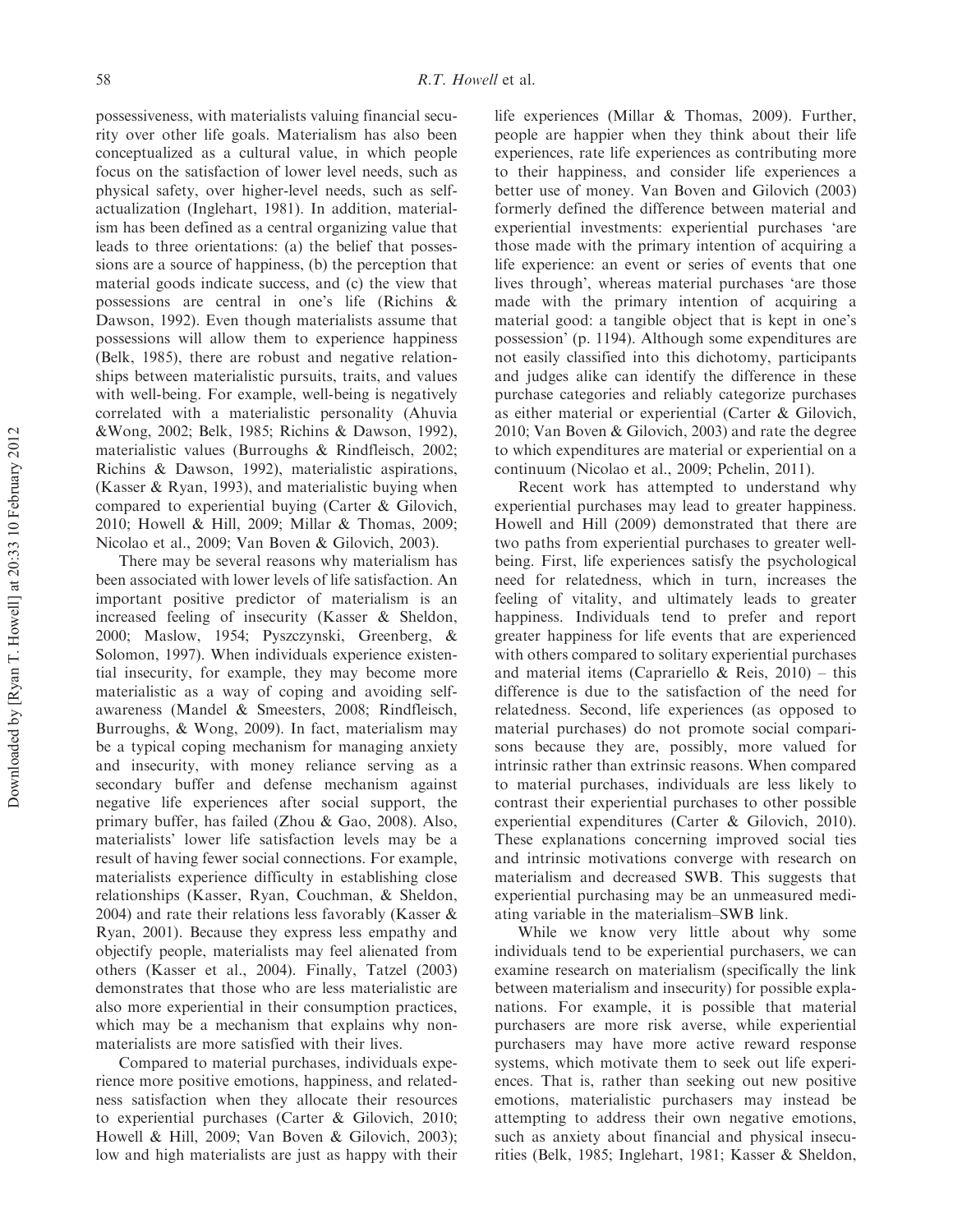2000; Maslow, 1954; Pyszczynski et al., 1997; Rindfleisch et al., 2009) by acquiring goods that allow them to make downward social comparisons (e.g., Solnick & Hemenway, 1998). In contrast, experiential purchasers may be dispositionally less anxious and their feelings of increased security may lead to an 'upward spiral' of experience acquisition and wellbeing, mirroring the processes described by Fredrickson's (2001) Broaden and Build Theory. Based on this model, it may be that security leads to less materialistic values (Belk, 1985), less materialism leads to more experiential purchasing (Tatzel, 2003), more experiential purchasing leads to greater levels of psychological need satisfaction (Howell & Hill, 2009) and SWB (Van Boven & Gilovich, 2003), and greater SWB creates more security (Lyubomirsky, King, & Diener, 2005). For this reason, determining an individual's purchasing style (i.e., whether the individual tends to buy relatively more material items or spend money on life experiences) is necessary to better understand the long-term consequences of habitual experiential or material buying behavior.

### This study

Because no validated experiential purchasing measure exists, little is known about the chronic experiential buyer. Without such an instrument, it is impossible to create models to determine the long-term antecedents and consequences of preferring experiential rather than material purchases. Thus, the first goal of this study is to develop and validate the EBTS by: (a) demonstrating the reliability and behavioral validity (e.g., examining an experiential buying tendency as a predictor of daily discretionary spending decisions) of the EBTS across multiple groups, (b) ensuring that measuring a preference for experiential buying is not artifact of social desirability as well as establishing construct validity through informant reports, and (c) describing the experiential buyer's personality, emotional, and well-being profiles. The second goal of this study is to demonstrate the pragmatic utility of this approach by creating a model of the long-term effects of experiential purchasing.

#### Method: Scale development

The first author originally developed 60 items to measure general and specific behaviors, which indicate a material or experiential buying tendency. These items were examined and evaluated by two focus groups. The consensus from the focus groups was that there were too many similar items and that 60 items was unnecessary to measure this construct. Thus, the first author edited the items and deleted items that were similar. The process resulted in 17 items being retained for the first administration of the EBTS. In order to develop the EBTS, a sample of undergraduates (for Sample 1  $n = 536$ ) from San Francisco State University, Irvine Valley College, and Old Dominion University were recruited. All participants received course credit for taking the survey. The sample's mean age was typical of a college sample  $(M = 24.28$  years; SD = 8.26), predominately female (69.5%) and ethnically diverse (46.3% European-American).

Participants described their experiential and materialistic purchasing tendencies by stating their agreement with items  $(1 =$ strongly disagree;  $7 =$ strongly agree) developed to measure their general predisposition toward experiential living (e.g., 'When I want to be happy, I am more likely to spend my money on material goods rather than activities and events'.) or a preference for selecting specific life experiences or material items of equal value (e.g., 'In my daily life I am more likely to spend \$100 on a new outfit rather than spend \$100 on dinner at a nice restaurant'). Also, participants rated how characteristic  $(1 = not at all;$  $7 = a$  great deal) their discretionary spending patterns are to experiential buyers' preferences (e.g., 'Some people generally spend their money on a lot of different life experiences [e.g., eating out, going to a concert, traveling, etc.]. They go about enjoying their life by taking part in daily activities they personally encounter and live through. To what extent does this characterization describe you?') or materialistic buyers' preferences (e.g., 'Some people generally spend their money on a lot of material goods and products [e.g., jewelry, clothing]. They go about enjoying their life by buying physical objects that they can keep in their possession. To what extent does this characterization describe you?'). Each participant answered a total of 17 items.

### Results: Scale development

A principle components analysis (PCA) with oblique rotation (promax) was performed by including all 17 items from the original EBTS. The Kaiser–Meyer– Olkin (KMO) measure of sampling adequacy indicated an adequate sample size,  $KMO = 0.81$  (with the acceptable cut-off being any value greater than 0.50). An analysis of the scree plot (Cattell, 1966) and factor loadings indicated that a single factor solution would be appropriate. Also, when we attempted to extract two factors, the second factor had no items that loaded onto the factor with a value higher than 0.60. PCA demonstrated that four of the 17 items loaded onto this primary factor, each with factor loadings of 0.60 or higher – all other items loaded onto the first factor with loading less than 0.60. We repeated the PCA again to examine the factor loading with only these four items and examined the factor structure across the three different universities. Across each of the three schools,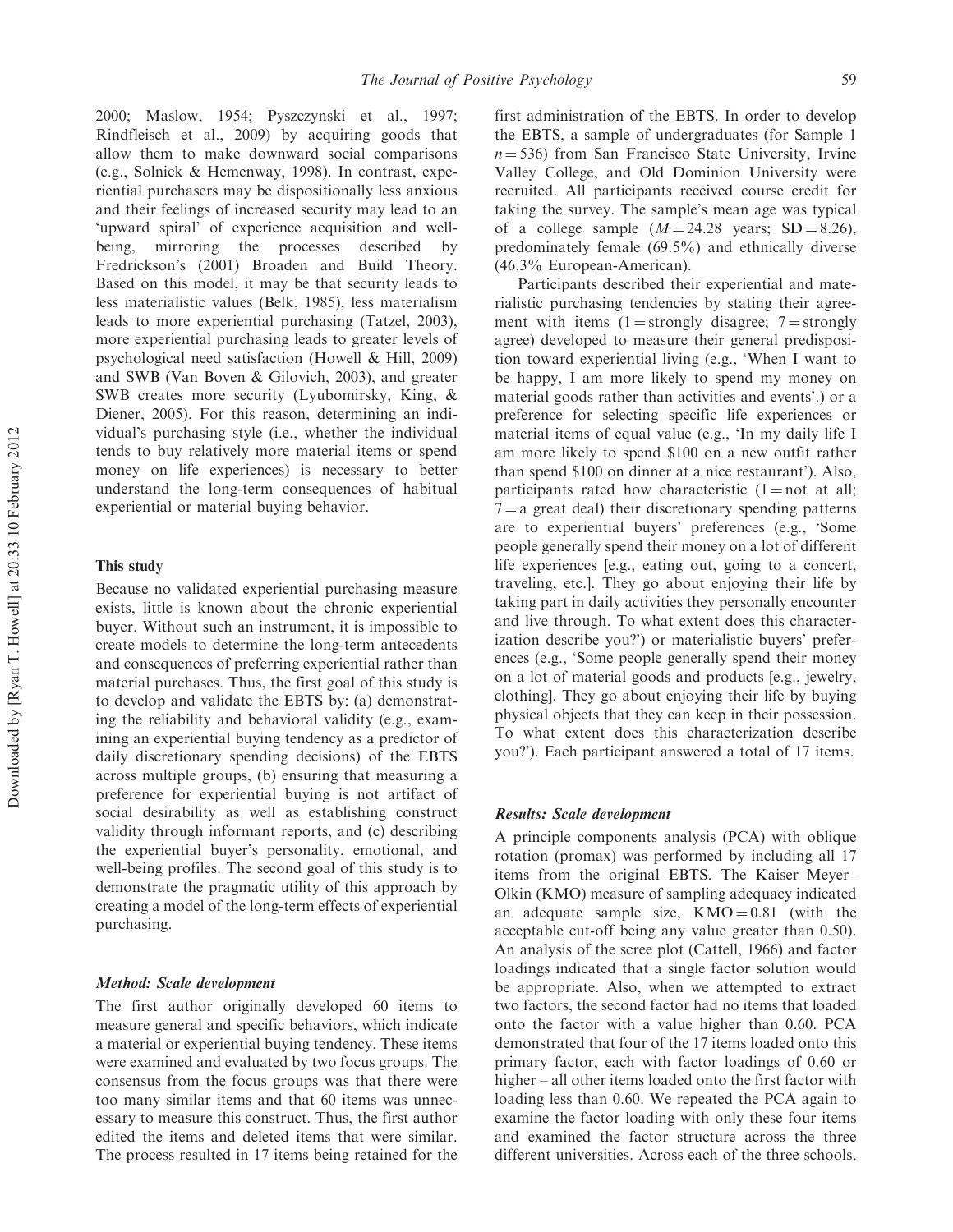the single-factor solution was supported with all four items loading onto the single factor. Thus, these four items were selected to examine the internal consistency of the potential EBTS. These four items were internally consistent ( $\alpha$  = 0.78 for the sample, and 0.79, 0.74, and 0.78 for the three schools, respectively) and dropping any additional item(s) would have decreased the construct's internal consistency. The final four items and their three different response formats (all sevenpoint Likert scales) are presented in Appendix.

### Method: Scale validation

In order to validate the final version of the EBTS six additional samples  $(n = 7102)$  were recruited. All participants volunteered, received course credit, were entered into a raffle to win one of ten \$25 gift cards, or volunteered in order to receive feedback regarding their scores on various psychological measures.

Sample 2 was recruited to replicate the reliability and factor structure of the EBTS on a larger older, gender-balanced, and non-student sample of internet users. This sample was also used to examine the relations between the EBTS and discrete constructs related to positive and negative emotions. Participants were 2653 respondents who completed the EBTS on the yourmorals.org website. Participants typically complete several out of the many (over 30 at the time of this study) studies featured on the site in order to receive feedback about their scores. As such, the sample for each relationship examined in conjunction with the EBTS is the entire sample's subset that took the EBTS. This represents a limitation in that we cannot run some analyses that would be possible if all participants completed all measures; however, it also provides for some degree of cross-validation as subsamples are largely non-overlapping. Participants were diverse in age ( $M = 36.49$ , SD = 14.75), well-educated (76% had completed a college degree and 26% had completed a graduate or professional degree), generally liberal (59%), and included slightly more females (52.5%). Participants completed: (a) the Behavioral Inhibition System and Behavioral Activation System (BIS/BAS) mini-scale taken from the International Personality Item Pool (Goldberg et al., 2006), which measures approach and avoidance systems activation (Carver & White, 1994); (b) the Interpersonal Reactivity Index (IRI; Davis, 1983), which measures four distinct aspects of empathy (i.e., personal distress, fantasy, empathic concern, and perspective taking); (c) the Engagement with Beauty Scale (Diessner, Solom, Frost, Parsons, & Davidson, 2008), which measures positive emotional reactions to natural, artistic, and moral beauty; (d) the Experiences in Close Relationships scale (Brennan, Clark, & Shaver, 1998), which measures the participant's attachment style; and (e) the Disgust scale (Haidt, McCauley, & Rozin, 1994).

Sample 3 was recruited to verify the reliability and factor structure of the EBTS and to determine an experiential buyer's personality and well-being profile, while specifically controlling for materialistic values. Thus, to ensure that the EBTS explains unique variance in SWB and buying behavior and is thus related, but not fully overlapping with materialistic values, the Material Values Scale (MVS; Richins & Dawson, 1992; Richins, Mick, & Monroe, 2004) was included. The MVS measures the degree to which individuals endorse materialistic values. In Sample 3, based on prior research on materialism and consumer behavior, a variety of measures were included in order to understand and validate the EBTS. In addition to the MVS, participants completed the Big Five Mini Marker scale (Saucier, 1994). To measure well-being, participants completed: (a) The Satisfaction With Life Scale (SWLS; Diener, Emmons, Larson, & Griffin, 1985); (b) The Subjective Happiness Scale (Lyubomirsky & Lepper, 1999); (c) The Basic Need Satisfaction in Life Scale (Gagné, 2003), which is a questionnaire that measures the psychological needs (i.e., autonomy, competence, and relatedness) necessary for optimal well-being, and (d) a measure of financial security (IFDFW, InCharge Financial Distress/Financial Well-Being Scale; Prawitz et al., 2006). Sample 3 included 3149 participants who were students at San Francisco State University, volunteers recruited from popular websites (e.g., Craigslist, Facebook), or volunteers recruited by Old Dominion University students in a different experiment. The sample's mean age was older than a typical college sample ( $M = 29.63$  years; SD = 12.65), predominately female (72.4%), and ethnically diverse (50.9% European-American).

Sample 4 was recruited to confirm the reliability and factor structure of the EBTS. This sample was also used to determine the relationship between the EBTS with a behavioral measure of buying preferences. Our behavioral measure of a preference for experiential or material purchases occurred at the end of the survey when participants were asked what type of gift card they would like to receive as possible compensation for taking the survey (a lottery was held in which one out of every 100 participants won a gift card). Three gift cards were considered materialistic (for Amazon.com, Target.com, or their favorite mall) and three were considered experiential (for a restaurant of their choice, a movie theater of their choice, or Ticketmaster.com). In models that predicted their gift card selection, we controlled for materialistic values (MVS; Richins & Dawson, 1992; Richins et al., 2004), socioeconomic status (SES; using a proxy developed by Howell, Kurai, & Tam, in press), and gender. A total of 863 participants chose to participate in the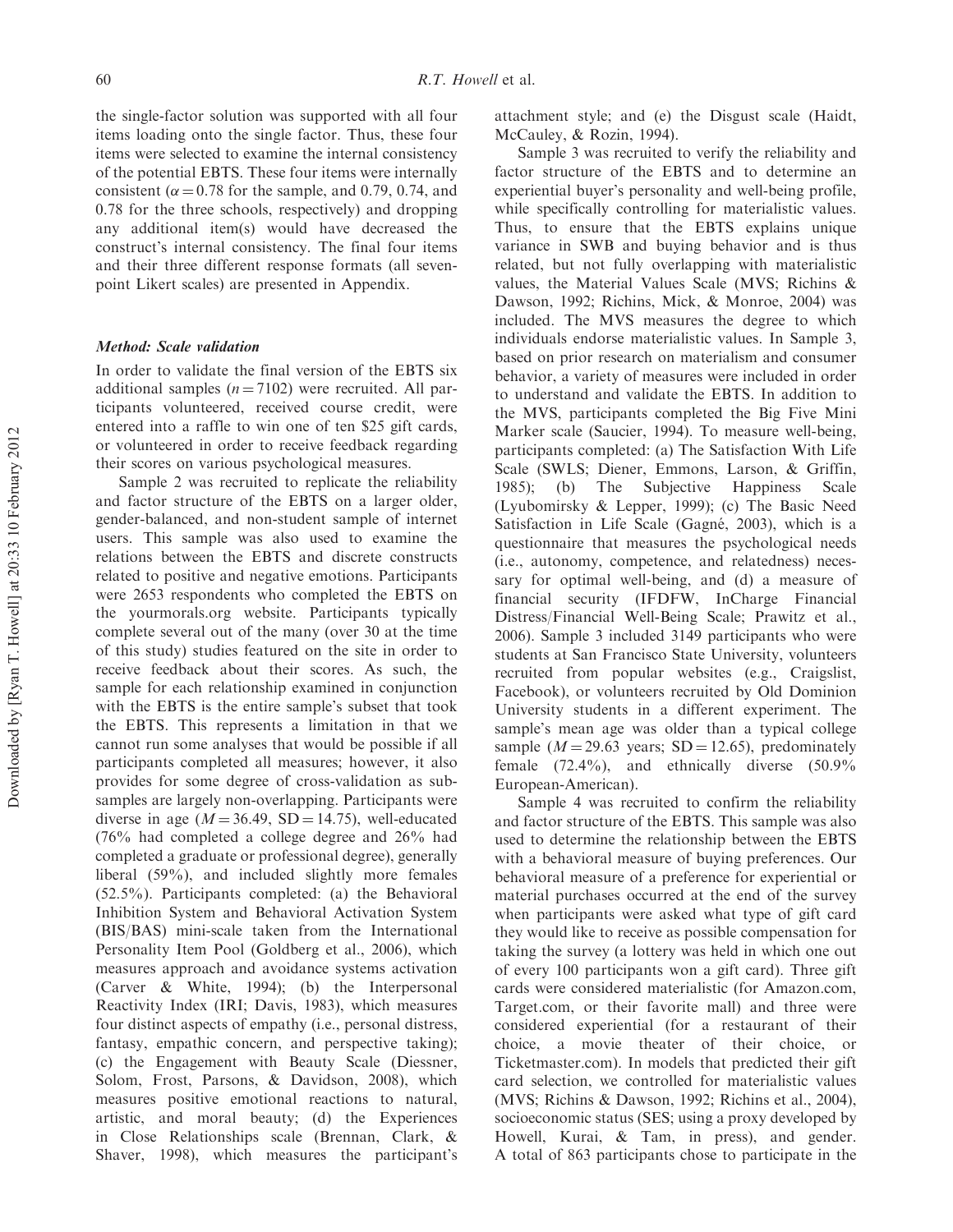raffle and where used for analyses. The sample was older than a typical college sample  $(M = 28.46$  years;  $SD = 10.90$ , predominantly female  $(76.7\%)$ , and European-American (61.4%). In exchange for participation, respondents were entered into the raffle.

Sample 5 was recruited to demonstrate the temporal stability (i.e., test–retest reliability) and behavioral validity of measuring a person's experiential buying tendency. We predicted that individuals with an experiential buying style would be more likely to spend their money on services that are experiential (e.g., a spa day, a dining experience, going to the museum) or gifts (e.g., a donation, a present, etc.) as opposed to non-essential goods, which are materialistic (e.g., beauty products, jewelry, clothing, books, DVDs). To test this hypothesis, we conducted a 4-day daily spending diary (from Friday to Monday night). The test–retest reliability was examined by requesting participants from Sample 5 to complete the EBTS two times (two weeks apart) before they completed their first diary. Sample 5 included 82 students at San Francisco State University who received class credit for completing the diaries – however, 12 participants failed to complete at least three of the four diaries and were dropped from the analyses. The sample's mean age was of a typical college sample  $(M = 22.00$  years; SD = 7.11), predominately female (74.7%) and ethnically diverse (44.3% European-American). At the beginning of the diary, the participants read these instructions:

There are many ways in which people can spend their money. We are interested in how you spend your discretionary income and your non-discretionary income. Discretionary spending INCLUDES: (1) Non-essential goods (e.g., beauty products, jewelry, clothing, books, DVDs, a cell phone, iPod, television, etc.); (2) Services (e.g., a spa day, a dining experience, going to the museum, theater, a concert, travelling, snowboarding, or a boat trip); (3) Gifts (e.g., a donation, a present, etc.). Non-discretionary income INCLUDES money spent on your: (1) Housing (e.g., mortgage, rent, maintenance); (2) Utilities (e.g., electricity, water); (3) Food at home (i.e., food and nonalcoholic beverages purchased at grocery, convenience, or specialty stores); (4) Transportation (e.g., car payments, gas and motor oil, public transportation/ parking fees); (5) Personal health (e.g., medical services, prescription drugs, medical supplies). Did you spend any money in the last 24 hours?

Those who spent money in the last 24 were required to 'check each option for how you spent your money in the last 24 hours' (with the eight options from the instructions listed – e.g., non-essential goods, services, etc.). To test our hypothesis, we recorded the percentage of days each participant spent money on any of the different categories list above.

Sample 6 was recruited to address the possible concern of socially desirable responding when completing the EBTS. Van Boven, Campbell, and Gilovich (2010) demonstrated that individuals have negative stereotypes regarding materialistic people. Thus, participants in Sample 6 were recruited to test whether a preference for experiential buying is an artifact of social desirability. In Sample 6, participants completed the: (a) EBTS; (b) the MVS; (c) The Subjective Happiness Scale; and (d) The Social Desirability Scale (Crowne & Marlowe, 1960). Sample 6 included 295 participants who were students at San Francisco State University. The mean age was typical of a college sample (82% reporting being 24 year of age or less), predominately female (80.6%), and ethnically diverse (only 37% European-American).

Sample 7 was recruited to provide informant reports as an alternative method for establishing construct validity (Rammstedt & John, 2007). Informant reports also tend to be minimally influenced by social desirability and other biases (Vazire, 2006). In Sample 7, participants completed the EBTS and recruited two individuals as informants. For the informants the instructions ('In this section of the survey we would like to know more about the purchasing choices your friend or family member typically makes') and items (e.g., 'In general, when he/she has extra money he/she is likely to buy a...') were such that the ratings were focused on the participant. Sample 7 included 60 participants who were students at San Francisco State University. The mean age was typical of a college sample  $(M = 25.12,$  $SD = 7.21$ , predominately female (76.3%), and ethnically diverse (only 36% European-American).

#### Results: scale validation

## Evaluating the EBS's descriptive statistics, reliability, and factor structure

The descriptive statistics were remarkably similar (Table 1) across samples 2, 3, and 4 ( $M$ 's 4.55–4.58; SD's 1.21–1.25); also, in all three samples the EBTS displayed a slight negative skew. The Cronbach's alpha across the three samples was consistent ( $\alpha$  = 0.75–0.77). We examined the factor structure of the EBTS by conducting a PCA across the three samples. For each of the PCAs, the analysis demonstrated that these four items formed a single factor solution with all four items loading onto the same factor. Factor loadings were all above 0.60 and the EBTS was able to explain 57–59% of the variance in purchasing style across the three samples.

## The experiential buyer's personality, well-being, and emotional profiles

To describe the experiential buyer's emotional profile, in Sample 2, we examined the correlations between an experiential or materialistic purchasing style (i.e., low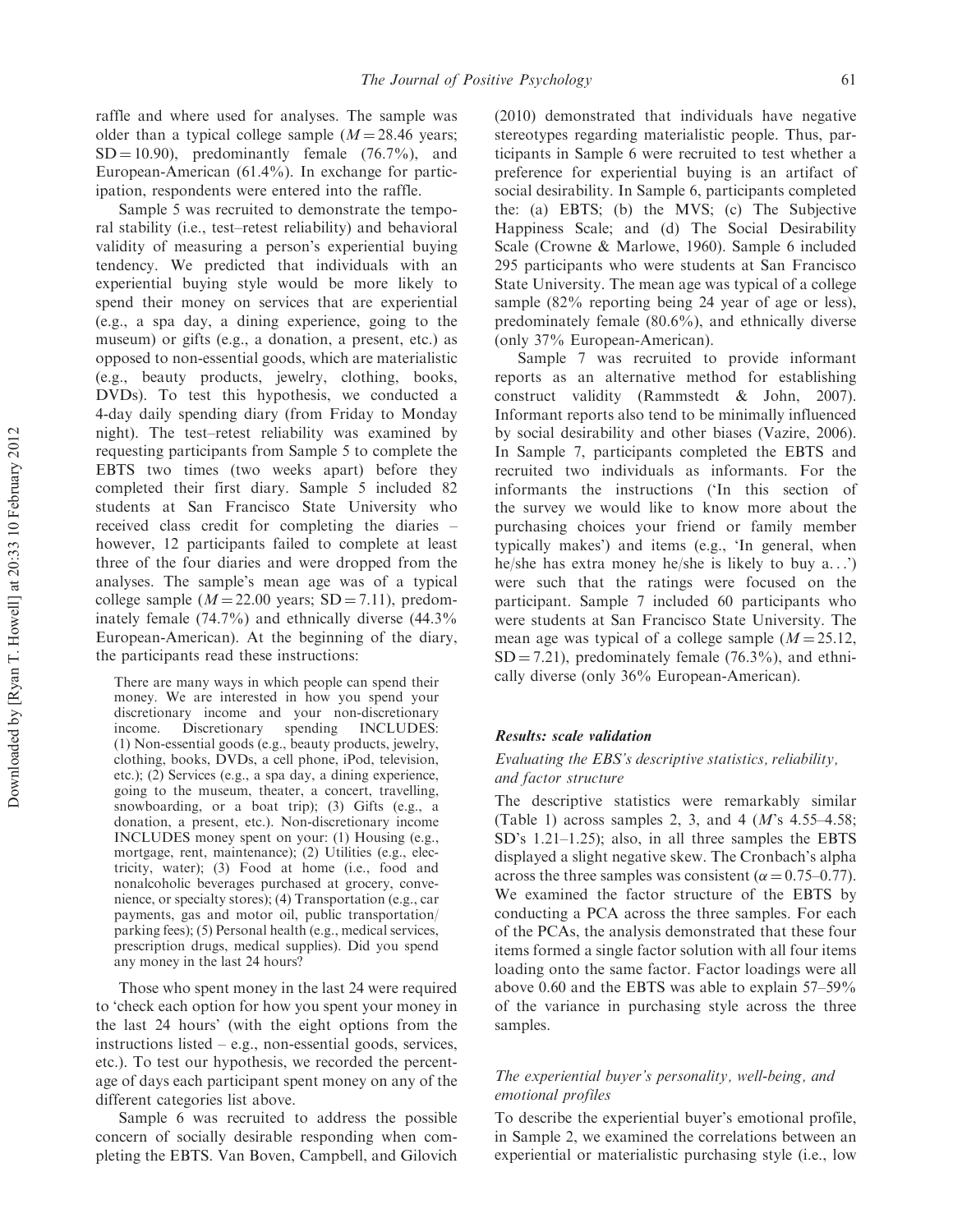Table 1. The factor structure, descriptive statistics, and reliability of the discretionary experiential purchasing tendency.

|                                                                                                                                                                                                                                                                                                                                 | Factor loadings                       |                                       |                                      |  |  |
|---------------------------------------------------------------------------------------------------------------------------------------------------------------------------------------------------------------------------------------------------------------------------------------------------------------------------------|---------------------------------------|---------------------------------------|--------------------------------------|--|--|
| Items                                                                                                                                                                                                                                                                                                                           | Sample 2                              | Sample 3                              | Sample 4                             |  |  |
| In general, when I have extra money I am likely to buy a<br>life experience                                                                                                                                                                                                                                                     | 0.88                                  | 0.84                                  | 0.83                                 |  |  |
| When I want to be happy, I am more likely to spend my<br>money on activities and events                                                                                                                                                                                                                                         | 0.87                                  | 0.83                                  | 0.80                                 |  |  |
| Some people generally spend their money on a lot of<br>different life experiences (e.g., eating out, going to a<br>concert, traveling, etc.). They go about enjoying their<br>life by taking part in daily activities they personally<br>encounter and live through. To what extent does this<br>characterization describe you? | 0.66                                  | 0.73                                  | 0.75                                 |  |  |
| <sup>a</sup> Some people generally spend their money on a lot of<br>material goods and products (e.g., jewelry, clothing).<br>They go about enjoying their life by buying physical<br>objects that they can keep in their possession. To<br>what extent does this characterization describe you?                                | $-0.64$                               | $-0.62$                               | $-0.64$                              |  |  |
| Percentage of variance explained by first Eigenvalue<br>Sample size<br>Mean<br>Standard deviation<br>Cronbach's alpha                                                                                                                                                                                                           | 59.60<br>2653<br>4.55<br>1.25<br>0.77 | 57.53<br>3149<br>4.58<br>1.22<br>0.75 | 57.08<br>863<br>4.58<br>1.21<br>0.75 |  |  |

Note: <sup>a</sup>Item 4 is reverse coded.

scorers on the EBTS) and a number of discrete positive and negative emotional constructs. In Sample 3, we: (a) examined the correlation between the purchasing style and materialism and (b) determined the correlations between purchasing style and (1) the Big Five personality traits and (2) SWB with all correlations holding materialism constant.

The emotional profile. Consistent with previous research on the hedonic benefits of experiential purchases, we found positive relationships (Sample 2) between an experiential purchasing tendency and global self-assessments of constructs related to positive emotions (Table 2). Specifically, experiential purchasers reported higher activation of their behavioral attraction fun-seeking (e.g., they 'like to act on a whim') and reward responsiveness systems (e.g., they 'get caught up in the excitement when others are celebrating'). Experiential purchasers reported greater engagement with natural, artistic, and moral beauty. In addition, experiential purchasers appeared to generally be more emotionally affected, as they scored higher on three of the four IRI subscales: fantasy, perspective taking, and empathic concern.

As expected, there were consistent positive relationships between a materialistic purchasing style (i.e., low experiential buyers) and constructs related to negative emotions. Those with a materialistic purchasing style scored higher on the fourth IRI subscale, personal distress, (e.g., they 'sometimes feel helpless when in the middle of a very emotional situation').

Materialistic purchasers scored higher on attachment anxiety (e.g., 'I worry a lot about my relationships') and higher on activation of the behavioral inhibition system (e.g., they 'begin to panic when there is danger'). Materialistic purchasers also scored higher on disgust sensitivity (e.g., 'it bothers me to hear someone clear a throat full of mucous').

The personality profile. In Sample 3, the correlation between an experiential purchasing style and materialism was significant and negative  $(r [3, 147] = -0.43,$  $p < 0.001$ ). Therefore, because one goal of this study was to determine the unique relations between one's purchasing style with personality traits and SWB, all correlations controlled for materialistic values (Table 3). Individuals with an experiential purchasing tendency were extraverted, agreeable, and open to new experiences. When we regressed purchasing style onto materialism and the Big Five personality traits, the two strongest Big Five predictors of an experiential purchasing tendency were extraversion  $(\beta = 0.13, p < 0.001)$  and openness to experience  $(\beta = 0.09, p < 0.001)$ . Though increased agreeableness and consciousness as well as decreased neuroticism were still significantly predictive of purchasing style, the sizes of their effects were all trivial  $(\beta s < 0.05)$ .

The well-being profile. When we examined the relations between purchasing style and SWB (controlling for materialism), it was demonstrated that an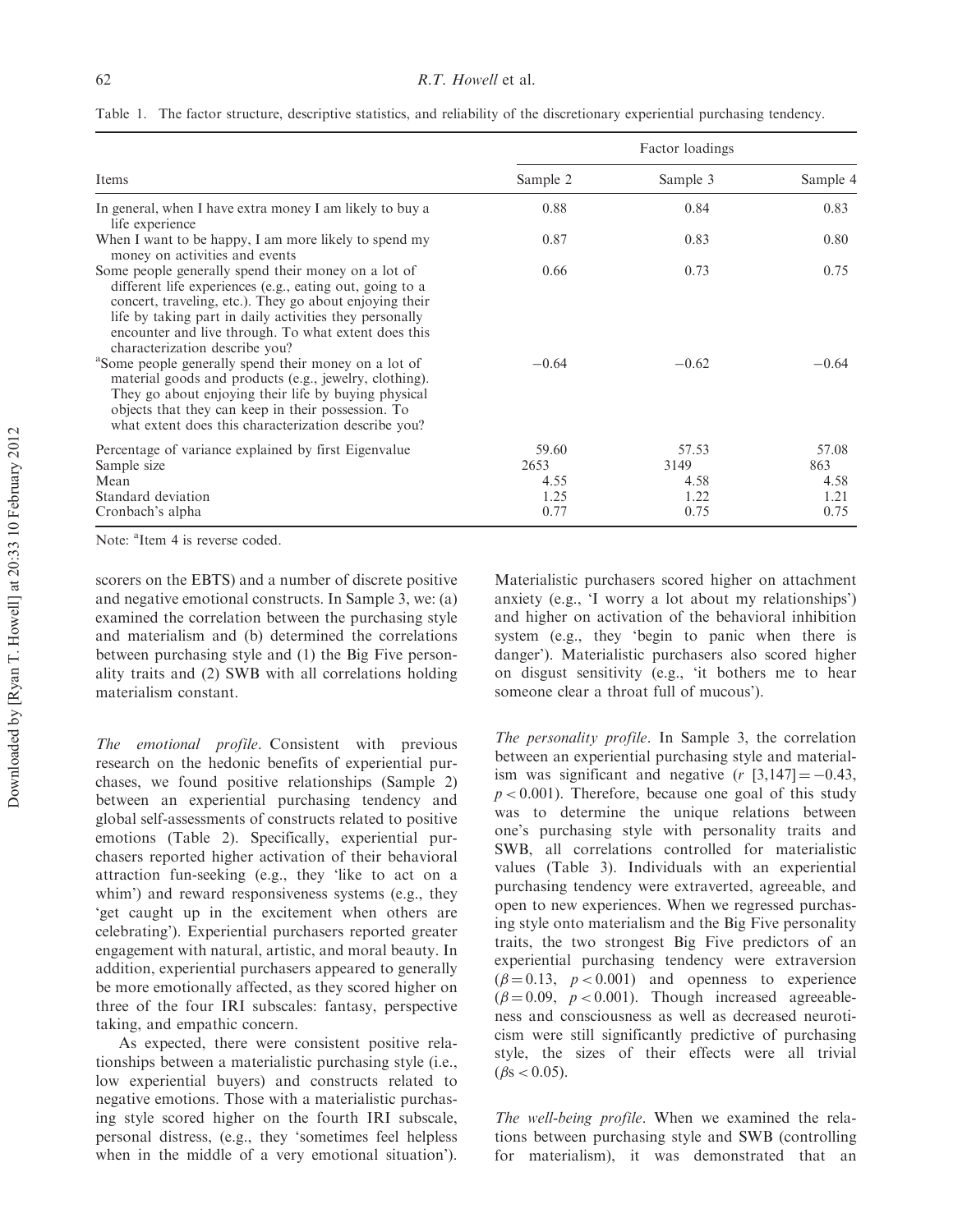|                                        |                                                      | Behavioral inhibition and attraction                          |                                                   |                                                           |                                        |  |  |  |  |
|----------------------------------------|------------------------------------------------------|---------------------------------------------------------------|---------------------------------------------------|-----------------------------------------------------------|----------------------------------------|--|--|--|--|
|                                        | <b>BIS/BAS</b><br>anxiety<br>$(N = 414)$             | <b>BIS/BAS</b><br>drive<br>$(N = 414)$                        | <b>BIS/BAS</b><br>fun seeking<br>$(N = 414)$      | <b>BIS/BAS</b><br>reward<br>responsiveness<br>$(N = 414)$ |                                        |  |  |  |  |
| Experiential<br>purchasing<br>tendency | $-0.22***$                                           | $0.13**$                                                      | $0.22***$                                         | $0.25***$                                                 |                                        |  |  |  |  |
|                                        |                                                      |                                                               | Empathy and disgust                               |                                                           |                                        |  |  |  |  |
|                                        | IRI empathic<br>concern<br>$(N=1321)$                | <b>IRI</b><br>fantasy<br>$(N=1321)$                           | IRI personal<br>distress<br>$(N=1321)$            | IRI perspective<br>taking<br>$(N = 1321)$                 | Disgust<br>$(N = 1129)$                |  |  |  |  |
| Experiential<br>purchasing<br>tendency | $0.17***$                                            | $0.09**$                                                      | $-0.15***$                                        | $0.19***$                                                 | $-0.12***$                             |  |  |  |  |
|                                        |                                                      | Engagement with beauty and experiences in close relationships |                                                   |                                                           |                                        |  |  |  |  |
|                                        | Engagement<br>with artistic<br>beauty<br>$(N = 442)$ | Engagement<br>with natural<br>beauty<br>$(N = 442)$           | Engagement<br>with moral<br>beauty<br>$(N = 442)$ | Attachment<br>anxiety<br>$(N = 846)$                      | Attachment<br>avoidance<br>$(N = 846)$ |  |  |  |  |
| Experiential<br>purchasing<br>tendency | $0.19***$                                            | $0.27***$                                                     | $0.23***$                                         | $-0.14***$                                                | $-0.14***$                             |  |  |  |  |

Table 2. Correlations between the experiential purchasing tendency and measures of emotional disposition.

Notes: Participants choose to participate in one or more of the multiple studies at YourMorals.org, such that each relationship is reported based on a largely non-overlapping sub-sample. \* $p \le 0.05$ , \*\* $p \le 0.01$ , and \*\*\* $p \le 0.001$ .

|                       | Table 3. Partial correlations between experiential purchasing tendency and personality traits and SWB controlling for |  |  |  |  |  |  |
|-----------------------|-----------------------------------------------------------------------------------------------------------------------|--|--|--|--|--|--|
| materialistic values. |                                                                                                                       |  |  |  |  |  |  |

|                                        | Personality traits        |                  |               |                   |             |                       |  |  |
|----------------------------------------|---------------------------|------------------|---------------|-------------------|-------------|-----------------------|--|--|
|                                        | Materialistic<br>values   | Extraversion     | Agreeableness | Conscientiousness | Neuroticism | <b>Openness</b>       |  |  |
| Experiential<br>purchasing<br>tendency | $-0.43***$                | $0.17***$        | $0.11***$     | $0.04*$           | $-0.07*$    | $0.14***$             |  |  |
|                                        | <b>SWB</b>                |                  |               |                   |             |                       |  |  |
|                                        | Satisfaction<br>with life | <b>Happiness</b> | Autonomy      | Competence        | Relatedness | Financial<br>security |  |  |
| Experiential<br>purchasing<br>tendency | $0.13***$                 | $0.18**$         | $0.14***$     | $0.16**$          | $0.21***$   | 0.00                  |  |  |

Notes: The correlation between materialistic values and purchasing style is the zero-order correlation.  $N = 3149$ .  $*_{p} \leq 0.05$ ,  $*_{p} \leq 0.01$ , and  $*_{p} \leq 0.001$ .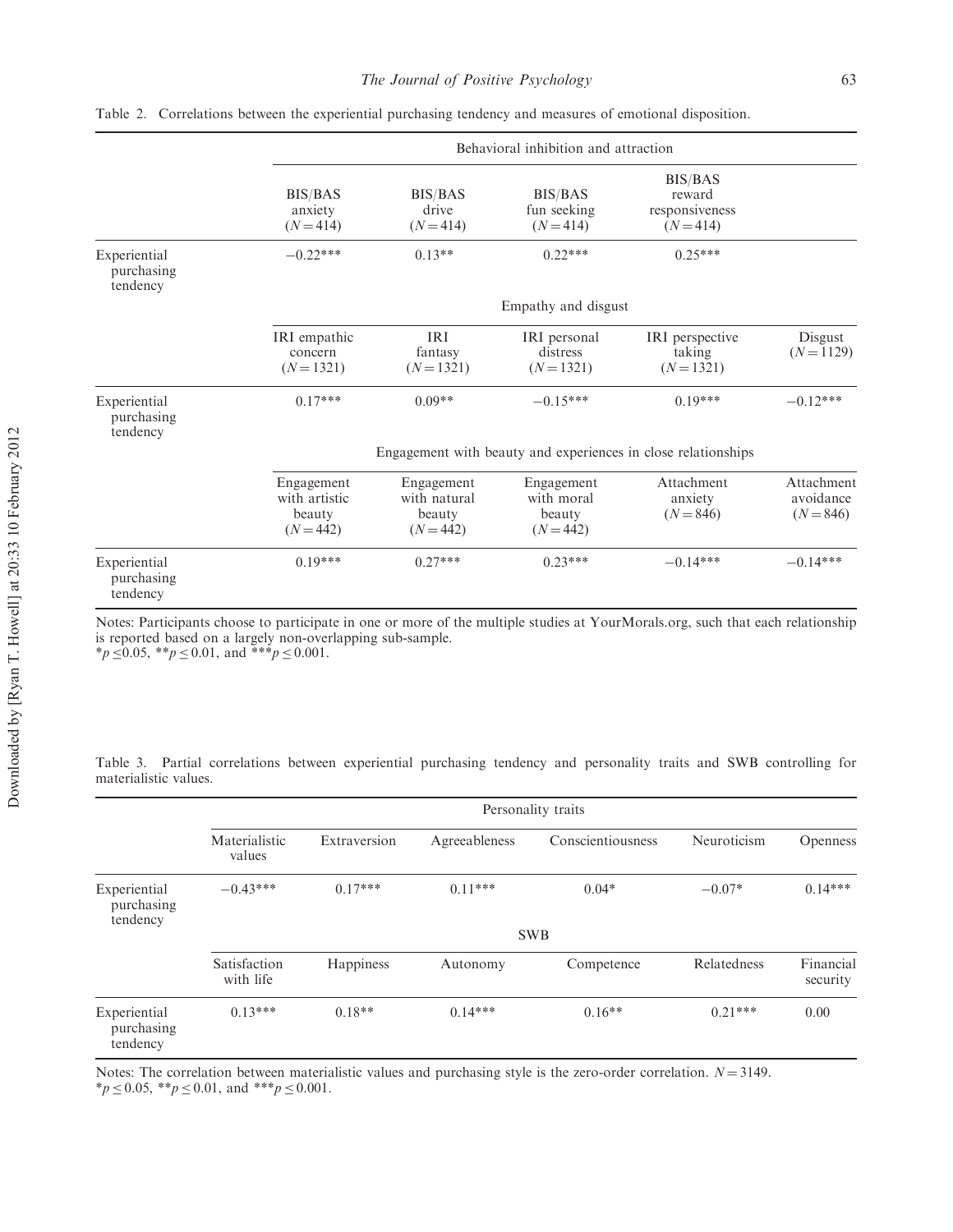experiential purchase type was associated with increased satisfaction with life, happiness, and psychological need satisfaction (i.e., more autonomy, competence, and relatedness; Table 3). Because of the similarity in the correlations, we created a SWB composite variable from life satisfaction and subjective happiness. As expected, the correlation between an experiential purchasing style and SWB was significant even when controlling for materialism,  $r_{ab,c}(3,146) = 0.20, p < 0.001.$ 

### Behavioral validation of the EBTS

At the end of the survey, participants in Sample 4 were given the choice to select the type of gift card they would like to receive if they won the raffle (three gift cards were experiential and three were materialistic). Each participant's raffle choice (coded '0' for material gift cards [for Amazon.com, Target.com, or their favorite mall] and '1' for experiential gift cards [for a restaurant of their choice, a movie theater of their choice, or Ticketmaster.com]) served as the behavioral measure of purchasing preference.

To ensure that the 'experiential gift cards' were indeed perceived to be more experiential and the 'material gift cards' more material we recruited 83 judges (62% female;  $M_{\text{age}} = 34.77$  years, SD = 13.71; age ranged from 18 to 81 years) from Mechanical Turk to rate 36 different purchases (including the six gift cards) for the extent to which each purchase (e.g., sporting goods, musical instrument, clothing, a dining experience, travel, a \$25 gift card for your favorite mall, a \$25 gift card to the restaurant of your choice) was material or experiential. The judges read these instructions: 'Purchases can vary in the degree to which they are tangible objects that you obtain and keep in your possession (material) versus intangible events that you live through (experiential). For instance, clothing, jewelry and accessories, as well as items bought as ''collectibles'' might be considered purely materialistic purchases, whereas a new guitar, golf clubs, or iPod are material objects that provide experiences. Sometimes, we spend money on pure experiences, such as dinner and drinks with friends or a vacation.' They were then asked to rate the various purchases on a Likert-scale, ranging from 1 (*only material*) to 5 (*only experiential*). The mid-point of the scale (equally material and experiential) captured qualities of both types. The item order was randomized for each participant.

As expected, the judges' ratings for the most experiential purchases were outdoor activities  $(M = 4.35, SD = 1.11)$ , travel  $(M = 4.34, SD = 1.02)$ , and a dining experience  $(M = 4.00, SD = 1.22)$ ; the purchases rated as least experiential, and thereby the most material, were jewelry  $(M = 1.42, SD = 0.76)$ , clothing  $(M = 1.64, SD = 0.90)$ , and beauty products  $(M = 1.80, SD = 1.05)$ . The three experiential gift cards (a \$25 gift card for the movie theater of your choice  $[M = 3.55, SD = 1.39], a $25 \text{ gift} \text{card} \text{for}$ Ticketmaster.com  $[M = 3.44, SD = 1.39]$ , a \$25 gift card to the restaurant of your choice  $[M = 3.44]$ ,  $SD = 1.42$ ) were each rated as significantly (all  $p$ 's < 0.001) more experiential than the three material gift cards (a \$25 gift card for your favorite mall  $[M = 2.52, SD = 1.26]$ , a \$25 Target gift card  $[M = 2.49]$ ,  $SD = 1.40$ , a \$25 gift card to Amazon.com  $M = 2.37$ ,  $SD = 1.33$ . Further, there were no significant differences among the experiential ratings of the three experiential gift cards or among the experiential ratings of the three material gift cards. Finally, there was no association between the experiential rating of the six gifts cards with age, gender, education, income, SWB, and buying tendency.

Logistic regression analysis was employed to predict the probability that a participant would select an experiential gift card. We predicted the probability of selecting an experiential gift card from one's purchasing tendency, materialism, SES, gender, the interaction between purchasing style and materialism, and the interaction between purchasing style and SES (Table 4 reports the logistic regression coefficient, Wald test, and odds ratio for each of the predictors). An omnibus test of the model was significantly better at predicting one's raffle choice,  $\chi^2(6, N = 850) = 23.08, p < 0.001$ , than a model only including the intercept. The odds ratio for experiential purchasing style indicated that, when holding all other variables constant, experiential purchasers were 35% more likely to select one of the experiential gift cards. Thus, individuals with an experiential tendency selected gift cards that were rated as being more experiential than individuals with a material buying tendency.

Table 4. Logistic regression predicting gift card choice from experiential purchasing style, materialistic values, SES, and gender.

| Predictor                                      | B       | Wald $\chi^2$ | P          | Odds<br>ratio |
|------------------------------------------------|---------|---------------|------------|---------------|
| Constant                                       | $-1.62$ | 39.51         | < 0.001    | 0.20          |
| Experiential<br>purchasing<br>tendency         | 0.30    | 9.82          | ${<}0.001$ | 1.35          |
| Materialism                                    | $-0.13$ | 2.02          | 0.16       | 0.88          |
| <b>SES</b>                                     | $-0.17$ | 4.11          | 0.04       | 0.84          |
| Gender                                         | 0.30    | 2.43          | 0.11       | 1.34          |
| Purchasing<br>tendency<br>$\times$ materialism | $-0.06$ | 0.59          | 0.44       | 0.94          |
| Purchasing<br>tendency $\times$ SES            | 0.06    | 0.47          | 0.49       | 1.06          |

Note: All the predictors were standardized before being entered into the model.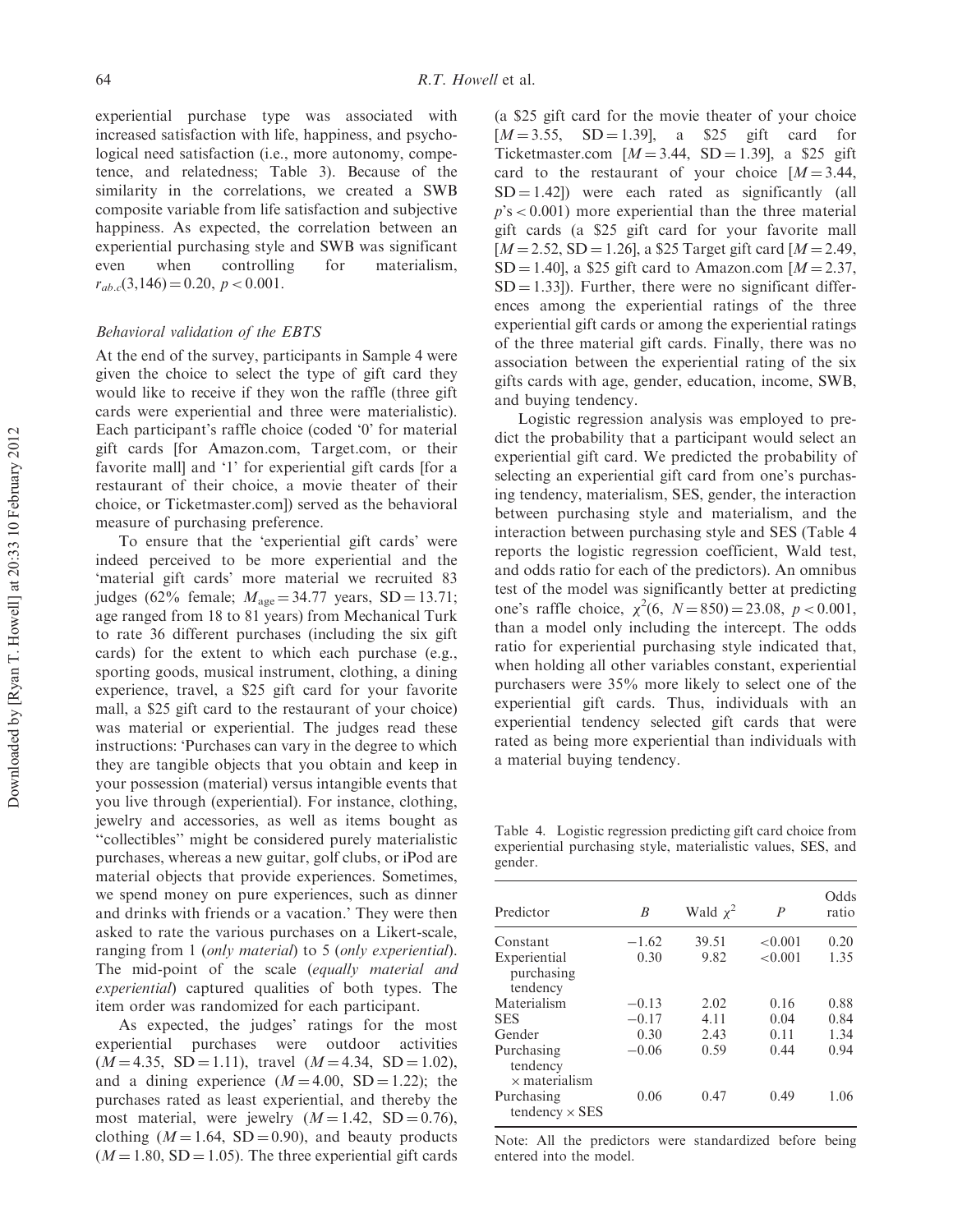Using Sample 5, we first examined the test–retest reliability of the EBTS. The test–retest correlation for the EBTS was 0.76 ( $p < 0.001$ ); this relation was very similar to the internal consistency reported in Table 1 and suggested that a preference for experiential buying is stable over time. Next, we examined the behavioral validity of the EBTS. The daily diary data demonstrated that on most days, participants spent money (81.7% of the days completed, participants reported spending money on either a discretionary or nondiscretionary expenditure). The most common expenditure was food for the home followed by services, transportation, non-essential goods, and gifts. Next, we examined whether an experiential buying tendency was associated with the proportion of days that participants spent money on these five frequent categories; it was determined that an experiential buying tendency was associated with an increased number of days in which at least one service  $(r \mid 68] = 0.25$ ,  $p = 0.035$ ), gift (r [68] = 0.28,  $p = 0.018$ ), or transportation expenditure  $(r [68] = 0.24, p = 0.044)$  was purchased.

## External validation: testing social desirability correlations and peer ratings

Using Sample 6, we tested the possibility that a preference for experiential buying is an artifact of social desirability by examining the relationships between an experiential buying tendency and materialistic values with social desirability. First, as was demonstrated in the previous samples, the correlation between an experiential purchasing tendency and materialistic values was significant and negative  $(r [293] = -0.43, p < 0.001)$ . Next, the correlation between an experiential purchasing tendency and social desirability was positive and significant  $(r [293] = 0.21, p < 0.001)$ ; though, the correlation between materialistic values and social desirability was stronger ( $r$  [293] = -0.34,  $p$  < 0.001). Interestingly, when we controlled for materialistic values, the partial correlation between an experiential purchasing style and social desirability was not significant  $(r_{ab,c}[292] = 0.07, p = 0.21)$ ; however, when we controlled for an experiential purchasing style, the partial correlation between materialistic values and social desirability was still significant  $(r_{ab,c}$  [292] = -0.27,  $p < 0.001$ ). Finally, we regressed subjective happiness onto an experiential purchasing style, materialistic values, and social desirability. In this model  $(F [3,287] = 11.17, p < 0.001; R^2 = 0.11)$  only an experiential purchasing tendency ( $\beta = 0.15$ ,  $p = 0.02$ ) and social desirability ( $\beta = 0.19$ ,  $p < 0.01$ ) were significant predictors of happiness – when controlling for an experiential purchasing style and social desirability, materialistic values were not related to subjective happiness.

Using Sample 7, we examined the self-informant agreement on the participant's degree of experiential buying tendency. We first tested the informant–informant agreement (i.e., 'consensus'; Vazire, 2006). The correlation between the two informants for the experiential level of the participant was significant  $(r$  [58] = 0.26,  $p < 0.05$ ) – consistent with consensus correlation expectations between informants that typically range from 0.20 to 0.50 (Vazire, 2006). For this reason, we averaged the two informant's ratings to form a mean informant rating. Next, we examined the self-informant agreement. The correlation between the self and the average of the two informants for the experiential level of the participant was significant  $(r [58] = 0.40, p < 0.05)$  – again, this relation is similar to the typical self-informant correlation when using informant methods (with the typical magnitude of this relation being between 0.40 and 0.60; Vazire, 2006). Thus, these relations both support the validity of the EBTS and minimize concerns over socially desirable responding.

#### Method: Pragmatic utility

Sample 8 was recruited to demonstrate the pragmatic utility of measuring one's experiential buying tendency by testing a path model of the benefits of habitual experiential purchasing on psychological need satisfaction and SWB. As suggested by the pattern of correlations found in Samples 1–5, we tested a model in which emotional stability predicts increased nonmaterialistic values, which predict increases in experiential buying, resulting in increased psychological need satisfaction and SWB, with this increase in SWB recursively promoting lower materialism and even more experiential purchasing. Sample 8 included 1996 participants who were students at San Francisco State University, volunteers recruited from popular websites (e.g., Craigslist, Facebook), or volunteers recruited by Old Dominion University students in a different experiment. The sample's mean age was older than a typical college sample  $(M = 29.44$  years; SD = 12.85), predominately female (73.9%) and ethnically diverse (45.7% European-American). In addition to the EBTS, participants completed: (a) the MVS, (b) the Big Five Mini-Marker scale (Saucier, 1994), (c) the Basic Psychological Need Satisfaction scale (Gagné, 2003), and (d) the Subjective Happiness Scale as well as the SWLS (Diener et al., 1985). It should be noted that previous research has proposed that materialistic purchasing decisions may be a result of experiencing chronic negative emotions, anxiety, or insecurity (e.g., Kasser & Sheldon, 2000; Rindfleisch et al., 2009), and thus, in our model a neurotic personality trait serves as a dispositional anxiety and insecurity proxy.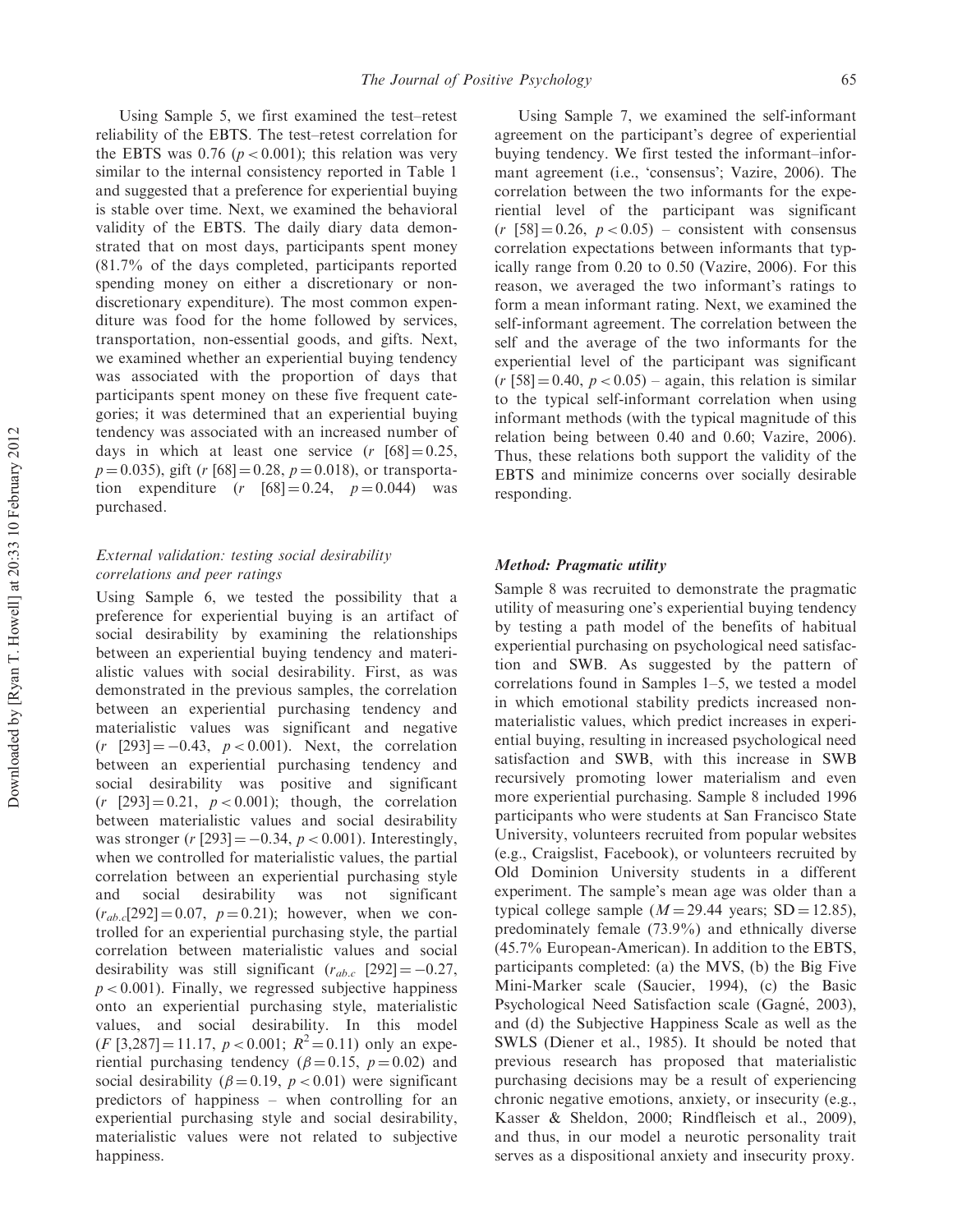#### Results: Pragmatic utility

## Building a path model to explain the non-materialism-SWB relation

Testing for mediation. Using Sample 8, we tested a model predicting that non-materialistic values would increase SWB through experiential purchasing. To test for mediation, Preacher and Leonardelli's (2001) fourstage criteria were applied. We began by testing a simple mediation model, in which we predicted that non-materialistic values (the predictor) increased experiential buying tendencies (the mediator), which increased SWB (the outcome). In this simple mediation model, we first found that even when controlling for neuroticism, non-materialistic values were associated with greater SWB ( $\beta = 0.13$ ,  $p < 0.001$ ; satisfying the first criterion for mediation). Second, when we examined the path from an experiential purchasing tendency to SWB, even when controlling for neuroticism and non-materialism, there was a significant direct path  $(\beta = 0.17, p < 0.001$ ; satisfying the second criterion); also, there was a significant direct path from nonmaterialistic values to experiential purchasing  $(\beta = 0.44, p < 0.001$ ; satisfying the third criterion). Finally, when controlling for experiential purchasing, there was not a significant path from non-materialistic values to SWB (satisfying the fourth criterion). Also, there was no evidence for reverse causation – specifically, when we tested a model in which SWB mediated the path from non-materialism to experiential buying, there was no change in non-materialism– purchasing style path (violating the fourth criterion). Thus, these results support a simple mediation model in which, controlling for neuroticism, increased nonmaterialistic values predict more experiential buying, which leads to higher SWB.

Developing a path model to understand the nonmaterialism-SWB relation. In order to better understand why non-materialists may experience more SWB, we developed a path model including neuroticism (our dispositional anxiety and insecurity proxy), materialistic values, experiential purchasing, psychological need satisfaction, and SWB (i.e., life satisfaction and subjective happiness). In building the path model, we followed Stage, Carter, and Nora's (2004) suggestion that 'theoretical knowledge on the part of the researcher is critical to the successful application of path analysis' (p. 6). To follow this recommendation, we proposed the theoretical model that neuroticism would predict decreased non-materialistic values (supported by Johnson & Attmann, 2009), which would then lead to greater experiential buying (Tatzel, 2003). Greater experiential buying would then lead to greater psychological need satisfaction (as suggested by Howell & Howell, 2008 and supported by Howell & Hill, 2009), which would increase SWB (Howell, Chenot, Hill, & Howell, 2011; Ryan & Deci, 2001, 2008), and finally, a recursive path was added such that greater SWB would also lead to reduced materialism via increased feelings of security (Lyubomirsky et al., 2005; Mandel & Smeesters, 2008; Rindfleisch et al., 2009).

We tested the path model's fit by examining different goodness-of fit indices (Hu and Bentler [1999] for a good review of these indices). Specifically, we examined the: (a) Normed Fit Index (NFI), which demonstrates good fit when the NFI value is above 0.95; (b) Tucker Lewis Index (TLI) which has similar interpretations as the NFI; and (c) the root mean square error of approximation (RMSEA) which demonstrates good fit when the RMSEA value is below 0.05. The path coefficients for the model are shown in Figure 1 (all path coefficients are significant at  $p < 0.001$ ). In this model, we constrained materialistic values and experiential purchasing tendency such that neither had direct effect on SWB. The indices of model fit demonstrated excellent goodness-of-fit  $(NFI = 0.99; TLI = 0.99;$ RMSEA =  $0.033$  [90%] CI = 0.011–0.058) and the variance explained in SWB is 50%. This model demonstrates that neurotics (i.e., individuals who are chronically anxious and insecure) are likely to be more materialistic and for this reason buy more material items. Also, the relation between non-materialistic values and SWB is completely mediated by an experiential purchasing tendency and psychological need satisfaction. That is, the model predicts that nonmaterialists are more likely to spend their discretionary income on life experiences, which increases the degree of psychological need satisfaction they experience, and results in higher SWB. Finally, this path model was found to be recursive – greater SWB also leads to increased non-materialism.

#### **Discussion**

Though there is growing support that spending money on life experiences increases well-being (Howell & Hill, 2009; Van Boven & Gilovich, 2003), few, if any, studies have determined the predictors of experiential living nor have previous studies been able to assess the effects of habitual experiential purchasing. Therefore, the goal of this study was to develop a reliable and valid measure of one's preference for experiential purchasing (the EBS). Using eight independent samples, the EBTS was shown to be: (a) an internally consistent, valid, and temporally stable single-factor measure of an experiential buying tendency that was not an artifact of social desirability, (b) correlated with numerous expected emotion-related (e.g., reward responsiveness, engagement with beauty, and empathy), (c) uniquely related to personality (extraversion and openness to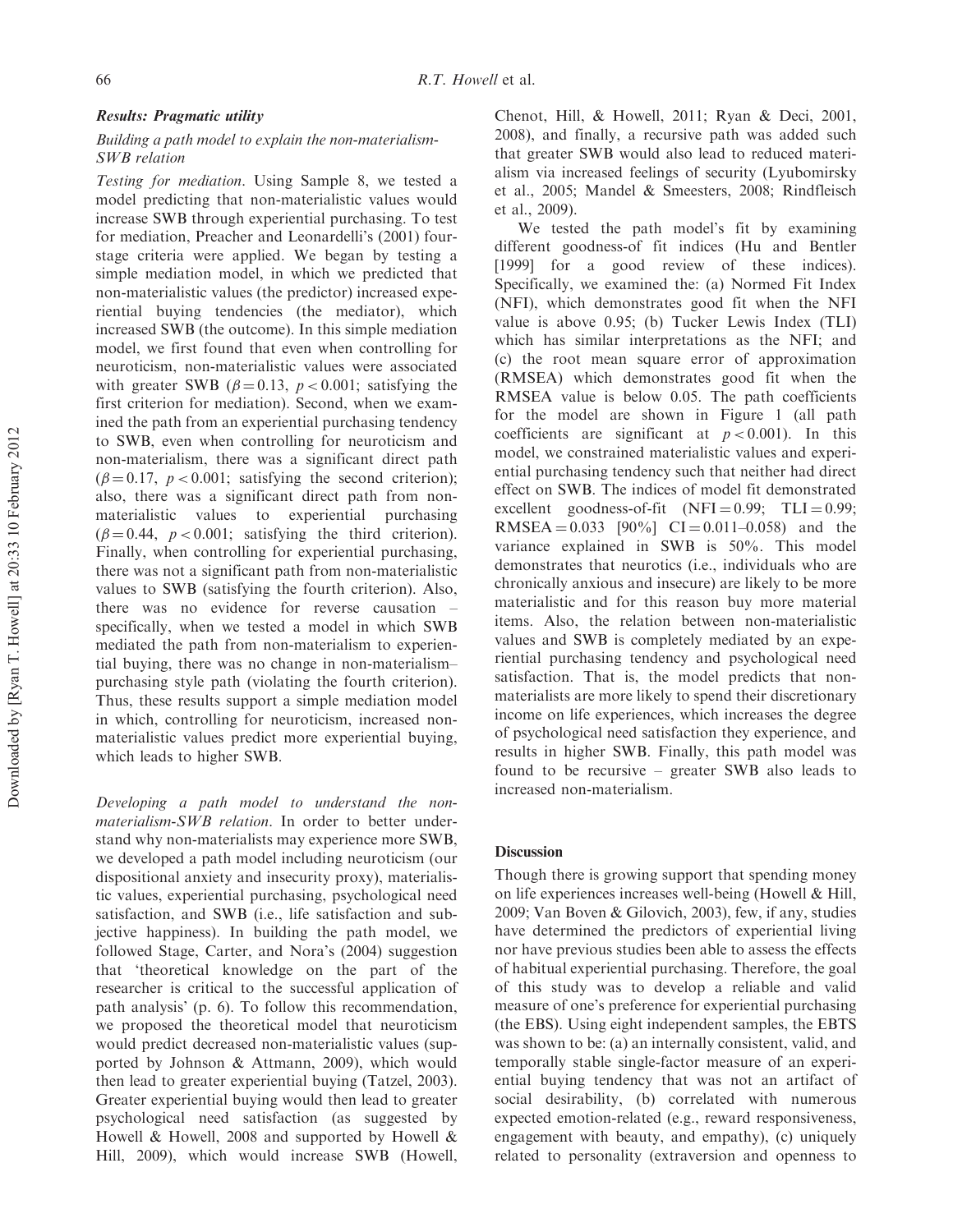

Figure 1. The path model that tested the proposed theoretical model: (a) that neuroticism will predict decreased nonmaterialistic values (supported by Johnson & Attmann, 2009), (b) which will lead to greater experiential buying (Tatzel, 2003), and (c) which will lead to greater psychological need satisfaction (Howell & Hill, 2009; Howell & Howell, 2008), which will increase SWB (Ryan & Deci, 2001, 2008) and that greater SWB also leads to reduced materialism (Lyubomirsky et al., 2005; Mandel & Smeesters, 2008; Rindfleisch et al., 2009). Because materialistic purchasing decisions may be a result of experiencing chronic negative emotions, anxiety, or insecurity, in our model a neurotic personality trait serves as a proxy of dispositional anxiety and insecurity. The indices of model fit demonstrated excellent goodness-of-fit (NFI =  $0.99$ ; TLI =  $0.99$ ; RMSEA =  $0.033$ [90% CI = 0.011–0.058]). All paths in the model are signification at  $p < 0.001$ .

experience) and SWB constructs even after controlling for materialistic values, and (d) predictive of selecting an experiential gift card as payment for study participation as well as daily spending on services, events, and gifts. Finally, the EBTS demonstrated pragmatic utility in that it allowed us to test a path model in which individual differences in experiential purchasing tendencies mediated the relationship previously found between materialism and lower SWB. Further, this path model was found to be recursive, in that greater SWB also leads to reduced materialism, resulting in an 'upward spiral' of experiential purchasing and SWB that explains how experiential purchasing benefits may accrue over the lifespan.

#### How does the path model extend past research?

There have been numerous theories attempting to explain the mechanisms that lead to materialists being less happy with their lives, but only recently have studies begun to consider purchasing tendencies. Van Boven and Gilovich (2003) and others (e.g., Carter & Gilovich, 2010; Howell & Hill, 2009; Millar & Thomas, 2009) have demonstrated that individual experiential purchases make people happier than individual materialistic purchases; however, due to the lack of a validated measure for experiential buying tendencies, these experiential buying studies have not examined the possible long-term benefits of a preference for experiential purchases. For example, Nicolao et al. (2009) found that participants were slower to adapt to negative experiential purchases compared to negative material purchases, leading them to consider the possibility that habitual experiential purchasing may not necessarily be associated with global assessments of well-being. The current research suggests that this is not the case. Also, even though our path model both replicates past correlational work and supports the causal paths suggested by past research, we believe these finding are only the first step toward a general model to explain why materialistic values have detrimental effects on SWB. We strongly suggest that future models examining these relations include a wide array of daily financial choices and monetary decisions to determine all the economic mediators between materialistic values and decreased psychological need satisfaction.

## How emotional and personality profiles explain buying preference

As the quote that begins this article shows, some people report a preference for experiential purchases and having a validated measure of this preference allows us to begin describing these individuals. Individuals' desire for life experiences may be a function of their emotional dispositions and personality traits. The combination of their responsiveness to rewards (i.e., heightened activation of attraction to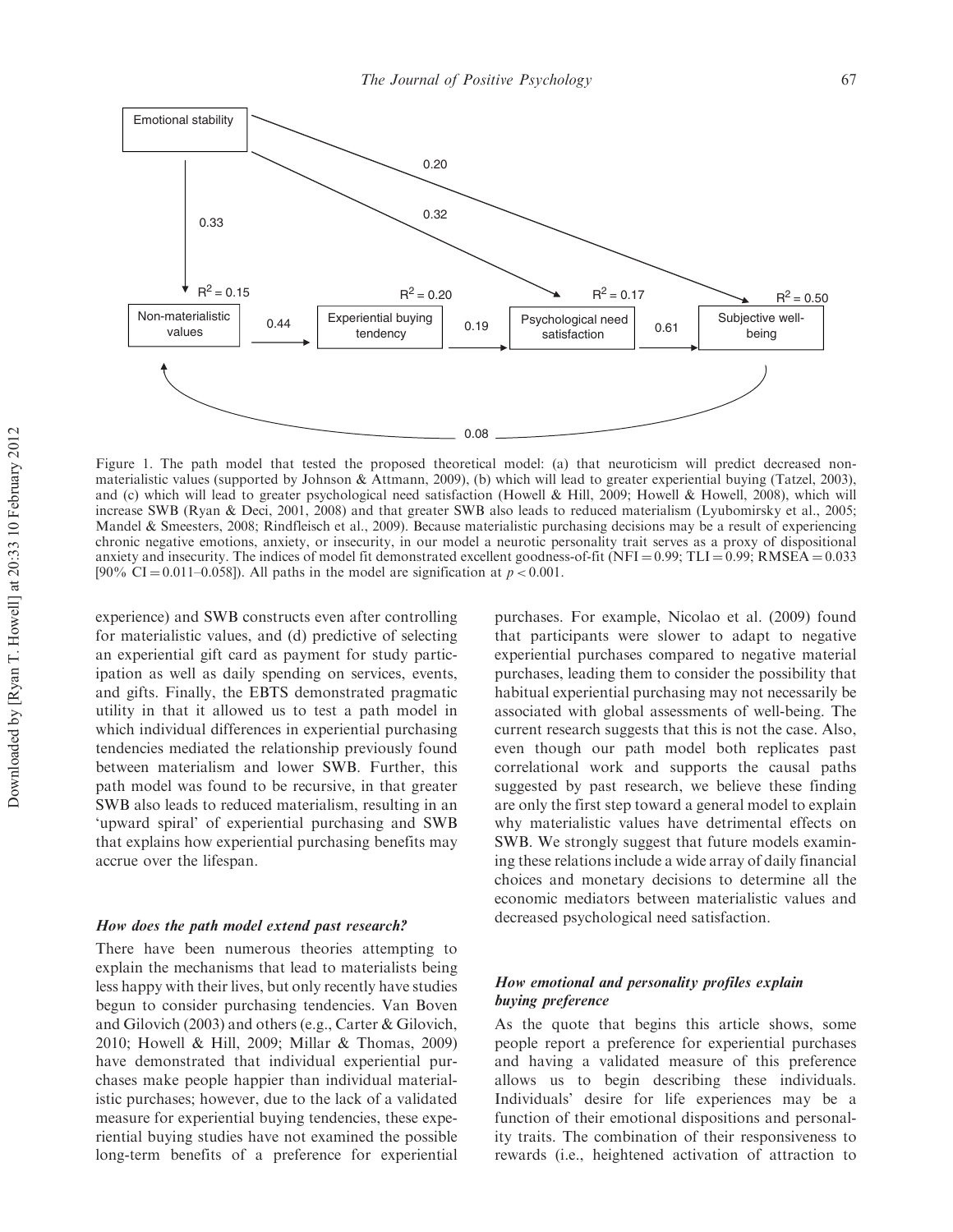fun-seeking) and their personality (i.e., high extraversion and openness) may predispose these individuals to choose life experiences rather than material goods. For example, it may be that experiential purchasers are driven by sensation seeking, which is mostly related to extraversion's excitement seeking facet and openness to experience's action and fantasy facets (Aluja, Garcia, & Garcia, 2003).

Our data show that experiential purchasers have more sensitive reward responsiveness systems. Because experiential purchasers are more emotionally affected by events and have a greater appreciation for the world's beauty, they may experience greater hedonic rewards from life experiences and therefore be more likely to seek out such experiences. In contrast, our results demonstrate that material purchasers experience higher behavioral inhibition system activation, more interpersonal distress, and higher attachment anxiety in intimate relationships. These correlations support past research demonstrating that materialistic values are associated with experiences of general and existential insecurity (Pyszczynski et al., 1997; Rindfleisch et al., 2009). Further, these correlations corroborate and extend previous work (Chang & Arkin, 2002; Zhou & Gao, 2008), which demonstrated that feelings of generalized anxiety, depression, insecurity, and social threat potentiate the motivation to acquire material items. For these reasons, materialists may experience more emotional stressors, especially relational stressors, and cope with these stressors by purchasing material possessions.

Experiential activities are inherently more social (Caprariello & Reis, 2010; Van Boven & Gilovich, 2003) and for this reason fulfill the psychological need for relatedness (Howell & Hill, 2009). Considering that compared to material items, life experiences are likely to result in more social engagement, it is reasonable that extraverts prefer experiential purchases. Openness to experience may be related to experiential buying due to the diversity and variability associated with life experiences. Unlike material purchases that are massproduced and easily replicated, every vacation, every show, and every meal provides an individual with a different experience that cannot easily be repeated again. Another possible explanation for this personality profile is that experiences may be less predictable, relatively more risky, and may have a greater outcome uncertainty. This hypothesis is supported by research showing that high extraversion and openness are linked to increased risk propensity (Nicholson, Soane, Fenton-O'Creevy, & Willman, 2005).

Finally, the Broaden and Build Theory (Fredrickson, 2001) posits an evolutionary explanation for positive emotions that fits our current model. In times of stress or scarcity, it may be adaptive to narrow one's focus on security needs and make material purchases that have a tangible function. However, when security needs are met, it may be more adaptive to broaden one's experience and acquire new knowledge, skills, and relationships that often accompany experiential purchases. These experiences, if they do not arouse competing security concerns, may then provide increased SWB with accompanying reductions in feelings of anxiety and insecurity, encouraging further experiential purchases, and resulting in the 'upward spiral' depicted in our model. In this way, the benefits of an experiential purchasing tendency may accrue over a lifetime and individuals may develop stable purchasing habits. Thus, these results seem to indicate that the reward or inhibition systems may be underlying causes for experiential and materialistic buying preferences, and ultimately, it may be that chronic positive emotions lead to a preference for life experiences, whereas chronic negative emotions lead to a preference for material items.

### Conclusion

Life experiences become part of who we are. They are woven into our memories, shape our identity, and are generally not replaceable or upgradeable. It comes as little surprise, then, that past work has shown that experiential purchases increase feelings of happiness. People have measurable preferences for experiential or material purchases. The EBTS allows researchers to better explore the psychological ramifications of habitual buying preferences. Our results demonstrate that individuals who are less materialistic are happier, likely in part, because of how they spend their discretionary income. It is hoped that the EBTS allows researchers to better identify experiential and materialistic buyers in order to examine when and why they prefer and benefit from their respective purchasing styles. For example, some goods may be thought of by different people in different ways, and it may be the perception of what one buys that may actually drive hedonic effects (e.g., see Carter & Gilovich, 2010, Study 6). Future research should distinguish the features that differentiate life experiences from material items and determine whether perceptions of these features differ across individuals with different buying tendencies. Being able to identify and understand these tendencies is crucial if social scientists are to realize their stated goals (e.g., Dunn, Gilbert, & Wilson, 2011) of helping improve individual consumption patterns in ways that are beneficial to SWB.

### References

Ahuvia, A., & Wong, N. (2002). Personality and values based materialism: Their relationship and origins. Journal of Consumer Psychology, 12, 389–402.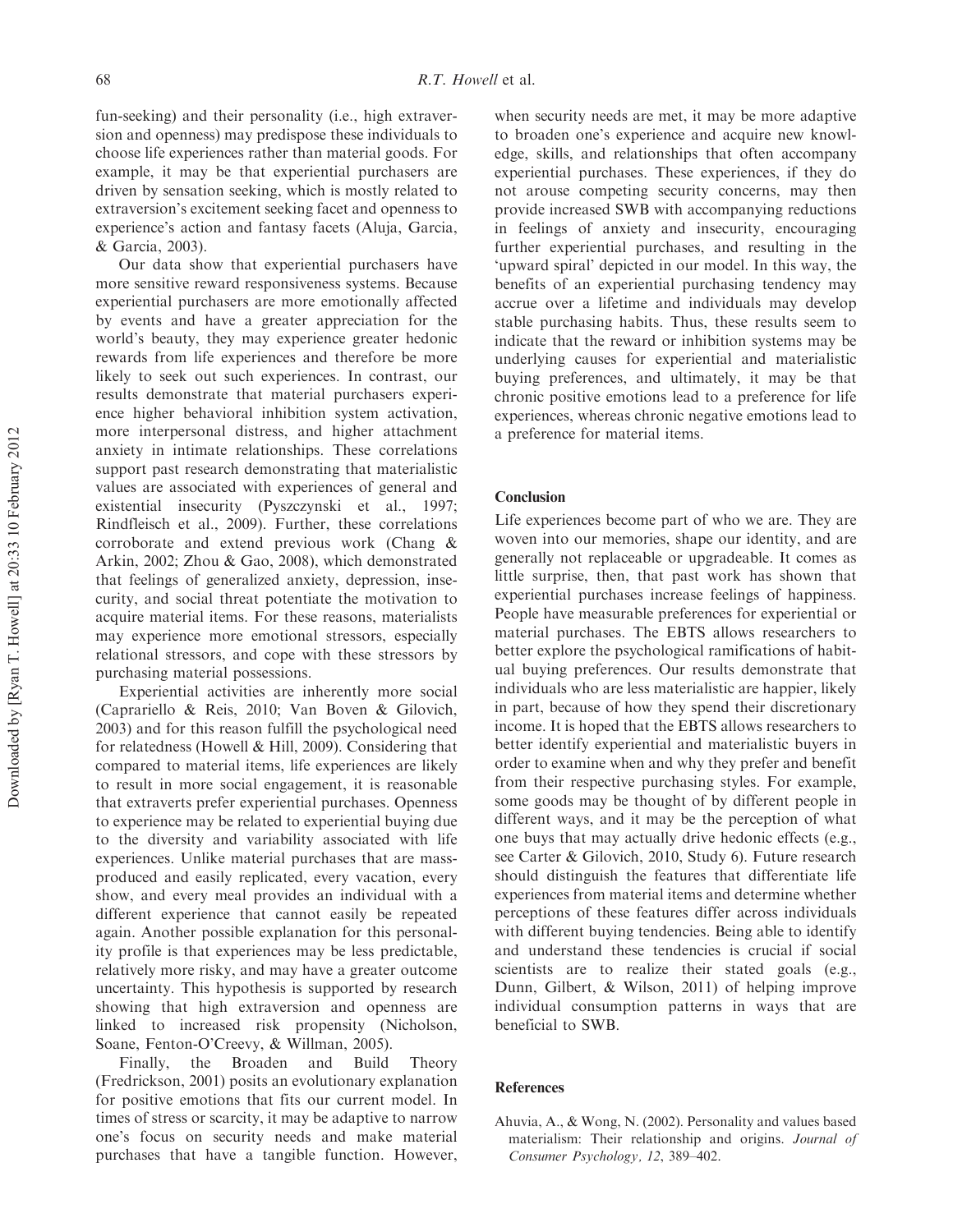- Aluja, A., García, Ó., & García, L. (2003). Relationships among extraversion, openness to experience, and sensation seeking. Personality and Individual Differences, 35, 671–680.
- Belk, R. (1985). Materialism: Trait aspects of living in the material world. Journal of Consumer Research, 12, 265–280.
- Brennan, K.A., Clark, C.L., & Shaver, P. (1998). Self-report measures of adult romantic attachment. In J.A. Simpson & W.S. Rholes (Eds.), Attachment theory and close relationships (pp. 46–76). New York, NY: Guilford Press.
- Burroughs, J., & Rindfleisch, A. (2002). Materialism and well-being: A conflicting values perspective. Journal of Consumer Research, 29, 348–370.
- Caprariello, P.A., & Reis, H.T. (2010). To do with others or to have (or to do alone)? The value of experiences over material possessions depends on the involvement of others. Advances in Consumer Research, 37, 762–763.
- Caprariello, P.A., & Reis, H.T. (2011). To do, to have, or to share? Valuing experiences over material possessions depends on the involvement of others. Manuscript submitted for publication.
- Carter, T.J., & Gilovich, T. (2010). The relative relativity of material and experiential purchases. Journal of Personality and Social Psychology, 98, 146–159.
- Carver, C.S., & White, T.L. (1994). Behavioral inhibition, behavioral activation, and affective responses to impending reward and punishment: The BIS/BAS scales. Journal of Personality and Social Psychology, 67, 319–333.
- Cattell, R.B. (Ed.). (1966). The meaning and strategic use of factor analysis. In Handbook of multivariate experimental psychology (pp. 174–223). Chicago, IL: Rand McNally.
- Chang, L., & Arkin, R.M. (2002). Materialism as an attempt to cope with uncertainty. Psychology and Marketing, 19, 389–406.
- Crowne, D.P., & Marlowe, D. (1960). A new scale of social desirability independent of psychopathology. Journal of Consulting Psychology, 24, 349–354.
- Davis, M.H. (1983). Measuring individual differences in empathy: Evidence for a multidimensional approach. Journal of Personality and Social Psychology, 44, 113–126.
- Dean, L., Carroll, J., & Yang, C. (2007). Materialism, perceived financial problems, and marital satisfaction. Family and Consumer Sciences Research Journal, 35, 260–281.
- Diener, E., Emmons, R.A., Larson, R.J., & Griffin, S. (1985). The satisfaction with life scale. Journal of Personality Assessment, 49, 71–75.
- Diessner, R., Solom, R., Frost, N., Parsons, L., & Davidson, J. (2008). Engagement with beauty: Appreciating natural, artistic, and moral beauty. Journal of Psychology: Interdisciplinary and Applied, 142, 303–329.
- Dunn, E.W., Gilbert, D.T., & Wilson, T.D. (2011). If money doesn't make you happy then you probably aren't spending it right. Journal of Consumer Psychology, 21, 115–125.
- Fredrickson, B. (2001). The role of positive emotions in positive psychology: The broaden-and-build theory of positive emotions. American Psychologist, 56, 218–226.
- Gagné, M. (2003). The role of autonomy support and autonomy orientation in prosocial behavior engagement. Motivation and Emotion, 27, 199–223.
- Goldberg, L.R., Johnson, J.A., Eber, H.W., Hogan, R., Ashton, M.C., Cloninger, C.R., & Gough, H.G. (2006). The international personality item pool and the future of public-domain personality measures. Journal of Research in Personality, 40, 84–96.
- Haidt, J., McCauley, C., & Rozin, P. (1994). Individual differences in sensitivity to disgust: A scale sampling seven domains of disgust elicitors. Personality and Individual Differences, 16, 701–713.
- Howell, R.T., Chenot, D., Hill, G., & Howell, C.J. (2011). Momentary happiness: The role of psychological need satisfaction. Journal of Happiness Studies, 12(1),  $1 - 15$ .
- Howell, R.T., & Hill, G. (2009). The mediators of experiential purchases: Determining the impact of psychological needs satisfaction and social comparison. The Journal of Positive Psychology, 4, 511–522.
- Howell, R.T., & Howell, C.J. (2008). The relation of economic status to subjective well-being in developing countries: A meta-analysis. Psychological Bulletin, 134, 536–560.
- Howell, R.T., Kurai, M, & Tam, L. (in press). Money buys financial security and psychological need satisfaction: Testing need theory in affluence. Social Indicators Research.
- Hu, L., & Bentler, P.M. (1999). Cutoff criteria for fit indexes in covariance structure analysis: Conventional criteria versus new alternatives. Structural Equation Modeling, 6, 1–55.
- Inglehart, R. (1981). Post-materialism in an environment of insecurity. American Political Science Review, 75, 880–900.
- Johnson, T., & Attmann, J. (2009). Compulsive buying in a product specific context: Clothing. Journal of Fashion Marketing and Management, 13, 394–405.
- Kashdan, T., & Breen, W. (2007). Materialism and diminished well-being: Experiential avoidance as a mediating mechanism. Journal of Social and Clinical Psychology, 26, 521–539.
- Kasser, T., Cohn, S., Kanner, A., & Ryan, R. (2007). Some costs of American corporate capitalism: A psychological exploration of value and goal conflicts. Psychological Inquiry, 18(1), 1–22.
- Kasser, T., & Ryan, R. (1993). A dark side of the American dream: Correlates of financial success as a central life aspiration. Journal of Personality and Social Psychology, 65, 410–422.
- Kasser, T., & Ryan, R.M. (2001). Be careful what you wish for: Optimal functioning and the relative attainment of intrinsic and extrinsic goals. In S.P.K.E. Sheldon (Ed.), Life goals and well-being: Toward a positive psychology of human striding (pp. 116–131). Goettingen: Hogrefe & Huber.
- Kasser, T., Ryan, R.M., Couchman, C.E., & Sheldon, K.M. (2004). Materialistic values: Their causes and consequences. In T. Kasser & A.D. Kanner (Eds.), Psychology and consumer culture: The struggle for a good life in a materialistic world (pp. 11–28). Washington, DC: American Psychological Association.
- Kasser, T., & Sheldon, K. (2000). Of wealth and death: Materialism, mortality salience, and consumption behavior. Psychological Science, 11, 348–351.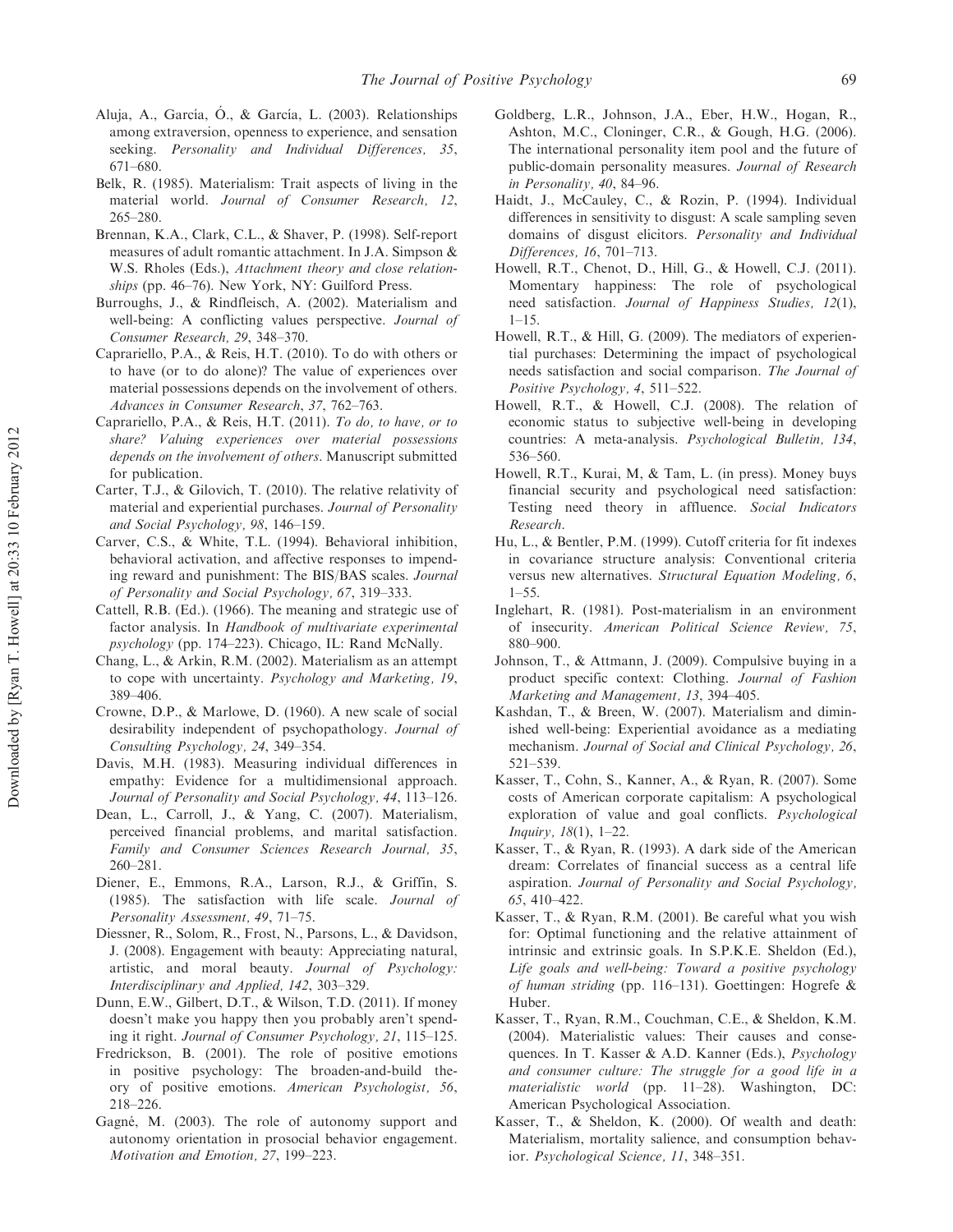- Lyubomirsky, S., King, L.A., & Diener, E. (2005). The benefits of frequent positive affect: Does happiness lead to success?. Psychological Bulletin, 131, 803–855.
- Lyubomirsky, S., & Lepper, H.S. (1999). A measure of subjective happiness: Preliminary reliability and construct validation. Social Indicators Research, 46, 137–155.
- Mandel, N., & Smeesters, D. (2008). The sweet escape: Effects of mortality salience on consumption quantities for high- and low-self-esteem consumers. Journal of Consumer Research, 35, 309–323.
- Maslow, A. (1954). Motivation and personality. New York, NY: Harper.
- Millar, M., & Thomas, R. (2009). Discretionary activity and happiness: The role of materialism. Journal of Research in Personality, 43, 699–702.
- Nicholson, N., Soane, E., Fenton-O'Creevy, M., & Willman, P. (2005). Personality and domain-specific risk taking. Journal of Risk Research, 8, 157–176.
- Nicolao, L., Irwin, J.R., & Goodman, J.K. (2009). Happiness for sale: Do experiential purchases make consumers happier than material purchases? Journal of Consumer Research, 36, 188–198.
- Pchelin, P. (2011). In pursuit of happiness: When do purchase experiences live up to expectations? (Unpublished master's thesis). San Francisco State University, San Francisco, CA.
- Prawitz, A., Garman, E., Sorhaindo, B., O'Neill, B., Kim, J., & Drentea, P. (2006). Incharge Financial Distress/ Financial Well-Being Scale: Development, administration, and score interpretation. Financial Counseling and Planning, 17, 34–50.
- Preacher, K.J., & Leonardelli, G.J. (2001). Calculation for the Sobel Test: An interactive calculation tool for mediation tests [online].
- Pyszczynski, T., Greenberg, J., & Solomon, S. (1997). Why do we need what we need? A terror management perspective on the roots of human social motivation. Psychological Inquiry, 8(1), 1–20.
- Rammstedt, B., & John, O.P. (2007). Measuring personality in one minute or less: A 10-item short version of the Big Five Inventory in English and German. Journal of Research in Personality, 41, 203–212.
- Richins, M., & Dawson, S. (1992). A consumer values orientation for materialism and its measurement: Scale development and validation. Journal of Consumer Research, 19, 303–316.
- Richins, M., Mick, D., & Monroe, K. (2004). The material values scale: Measurement properties and development of a short form. Journal of Consumer Research, 31, 209–219.
- Rindfleisch, A., Burroughs, J.E., & Wong, N. (2009). The safety of objects: Materialism, existential insecurity, and brand connection. Journal of Consumer Research, 36(1),  $1-16$ .
- Ryan, R., & Deci, E.L. (2001). On happiness and human potentials: A review of research on hedonic and eudemonic well-being. Annual Review of Psychology, 52, 141–166.
- Ryan, R., & Deci, E.L. (2008). From ego depletion to vitality: Theory and findings concerning the facilitation of energy available to the self. Social and Personality Psychology Compass, 2, 702–717.
- Saucier, G. (1994). Mini-markers: A brief version of Goldberg's unipolar Big-Five markers. Journal of Personality Assessment, 63, 506–516.
- Solnick, S.J., & Hemenway, D. (1998). Is more always better?: A survey about positional goods. Journal of Economic Behavior and Organization, 37, 373–383.
- Stage, F.K., Carter, H.C., & Nora, A. (2004). Path analysis: An introduction and analysis of a decade of research. The Journal of Educational Research, 98, 5–12.
- Tatzel, M. (2003). The art of buying: Coming to terms with money and materialism. Journal of Happiness Studies, 4, 405–435.
- Van Boven, L., Campbell, M.C., & Gilovich, T. (2010). Stigmatizing materialism: On stereotypes and impressions of materialistic and experiential pursuits. Personality and Social Psychology Bulletin, 36, 551–563.
- Van Boven, L., & Gilovich, T. (2003). To do or to have? That is the question. Journal of Personality and Social Psychology, 85, 1193–1202.
- Vazire, S. (2006). Informant reports: A cheap, fast, and easy method for personality assessment. Journal of Research in Personality, 40, 472–481.
- Wright, N.D., & Larsen, V. (1993). Materialism and life satisfaction: A meta-analysis. Journal of Consumer Satisfaction, Dissatisfaction, and Complaining Behavior, 6, 158–165.
- Zhou, X., & Gao, D. (2008). Social support and money as pain management mechanism. Psychological Inquiry, 19, 127–144.